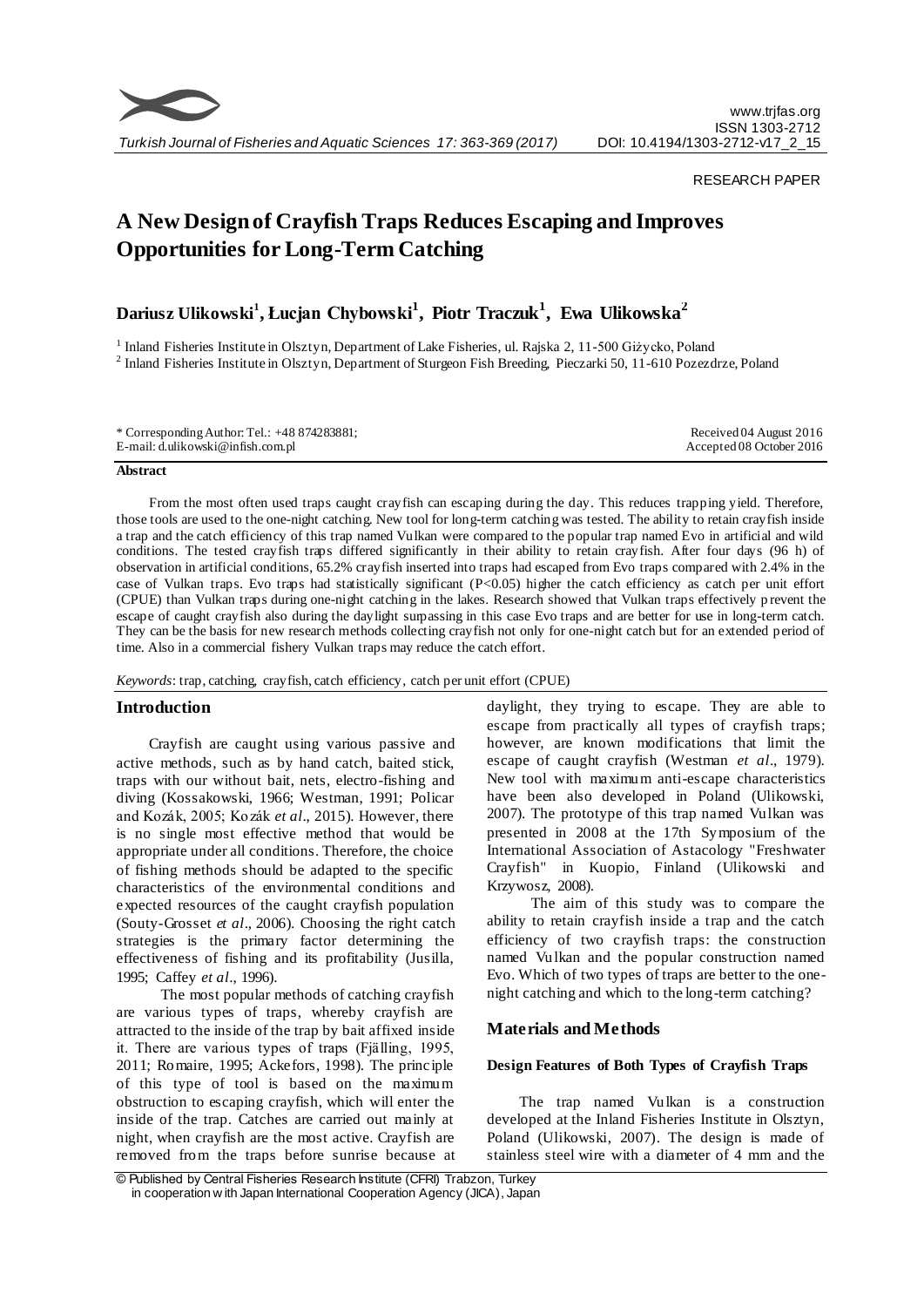incorporation of netting (mesh size 10 mm). The basic skeleton of the structure is formed of one ring (diameter 80 cm) and two semi-circular tension arcs. The specially curved connector allows the trap to be folded for transport and when unfolded, the entire structure of the trap stiffens. After it is opened, a trap resembles the shape of a volcano or a mushroom hat (Figure 1). One circular entrance to the trap has a diameter of 10 cm and is positioned in the vertical plane at the top of the structure. The inlet has a plastic tube with a height of 10 cm inserted directly into the interior of the trap. The purpose of this tube is to prevent the escape of crayfish that have entered the trap. The bait is inserted directly into an enclosure through the inlet. The caught crayfish are removed through the closable opening by a pull cord on the bottom.

Trap named Evo is popular in Scandinavia and is often used in many countries around the world as tool to catch crayfish (Westman *et al*., 1979). It has the shape of a horizontal cylinder with a length of 50 cm and a diameter of 25 cm (Figure 2). The design is made of steel spring wire, which enables it to be folded for transport and ensures adequate stiffness when unfolded into a working position. The netting covers a steel skeleton (mesh size 20 mm). The trap has two opposite funnel-shaped entrances, which are situated in a horizontal plane at both ends of the cylinder. They are made of netting and completed by slotted inlet openings with a height of approximately 10 cm. The trap has hook installed for bait in the middle of the structure. Inserting and removing bait and caught crayfish is possible by tilting the closure on one of the cylinder bases.



**Figure 1.** Crayfish trap Evo prepared to catch.



**Figure 2.** Crayfish trap Vulkan.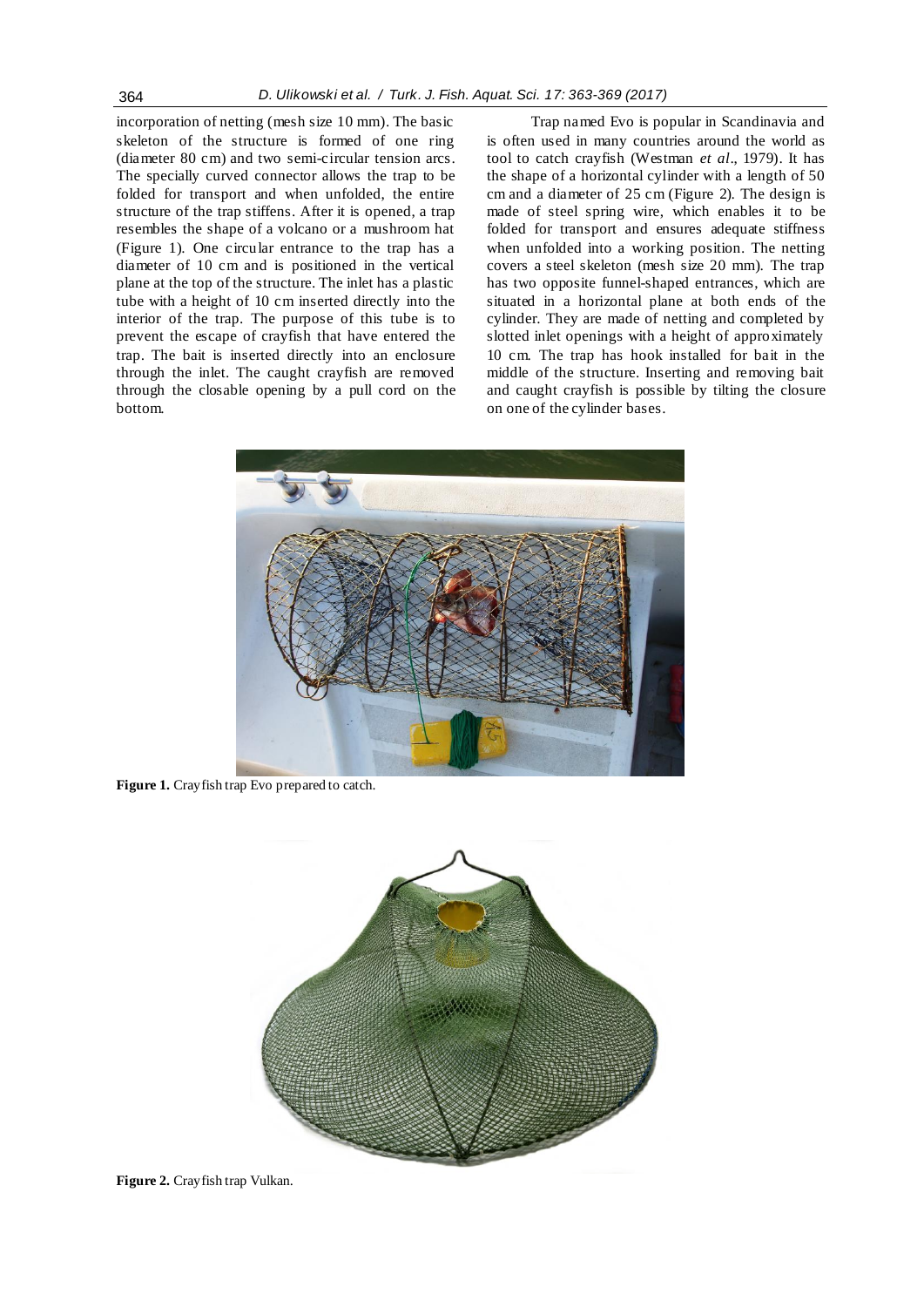## **Study: The Ability to Retain Caught Crayfish Inside the Trap**

The study was conducted in the Department of Sturgeon Fish Breeding in Pieczarki in early October. One concrete pond (measuring  $20 \times 10$  m) was flooded with water to a depth of 1.5 m. Ten traps of each type (Evo and Vulkan) were placed into the pond, one every few meters. Inside each trap were inserted 10 individual (3 males and 7 females) adult signal crayfish (*Pacifastacus leniusculus* Dana, 1852). The average total body lengths  $(TL \pm SD)$  of male and female crayfish were  $122 \pm 19$  mm (102-139) and 115  $\pm$  20 mm (91-130), respectively. In addition, the crayfish that were inserted into Evo traps were marked on the carapace with waterproof paint, in order to differentiate escaped crayfish from both types of traps. During the experiment, there was no food or bait in the traps. Traps with crayfish were placed on the bottom of the pond on four days (96 h). During the tests, the average water temperature was 12.5°C. The counting of crayfish in traps was carried out twice per day (8:00 and 20:00). The sex and numbers of crayfish that exited the traps were recorded.

## **Study: Catch Efficiency Under Wild Conditions**

The study was conducted in two lakes in northeastern Poland: Lakes Mauda (54°19'38'' N, 22°47'37'' E) and Pobłędzie (54°18'25'' N, 22°45'17'' E). Lake Mauda has an area of 37.9 ha, a maximum depth of 17.5 m and an average depth of 5.9 m and Lake Pobłędzie, 57.6 ha, 14.9 m and 6.1 m, respectively. The two lakes are located close to each other (3 km apart). In both lakes, populations of two American crayfish species coexist: spiny-cheek crayfish (*Orconectes limosus* Raf., 1817) and signal crayfish (*P. leniusculus*) (Krzywosz, 2006; Krzywosz and Krzywosz, 2001, 2002; Krzywosz *et al*., 2006). The catches were conducted during two consecutive nights (one effort per lake), at the turn of September and October. On each lake, the crayfish catch was carried out using two types of traps: Evo (30 units) and Vulkan (20 units). Both types of traps were deployed to alternate every 20 m in the littoral zone of lakes (at a depth of 0.5-6.0 m) at 18:00 and lifted at 6:00. Small Cyprinid fish were used as bait. The water temperature was 15.0°C in both lakes. Species, abundance and sex of individually caught crayfish in each particular type of trap were recorded. The measurements of total body length (with an accuracy of 0.1 mm) and crayfish body weight (accurate to 0.1 g) were performed.

#### **The Indicators Calculated and Statistical Analysis**

The catch efficiency indicator specified as catch per unit effort (CPUE), which in this study, is the average number of caught crayfish per trap per night. Sex ratios (ma le:female) and changes in the abundance of caught crayfish for both types of traps were calculated. Means values of standard deviations (SD), standard errors (SE), total body lengths (TL) and body weight of caught crayfish were calculated. The statistical significance of the differences between mean values were tested using the computer program STATISTICA 8.1 (StatSoft, Poland) using the Student's t-test with a significance level of  $\alpha = 0.05$ .

## **Results**

## **Comparison of The Ability to Retain Caught Crayfish Inside the Trap**

There were significant differences in the ability to retain caught crayfish in the trap between the tested traps. The abundance of caught crayfish in Evo traps declined, while that of Vulkan traps increased (Figure 3). After four days (96 h) of exposure, 26.7% (n=8) of males and 42.9% (n=30) of



**Figure 3.** Changes in the abundance of crayfish placed inside two types of traps: Evo and Vulkan. Points and whiskers describe mean values and standard errors (SE).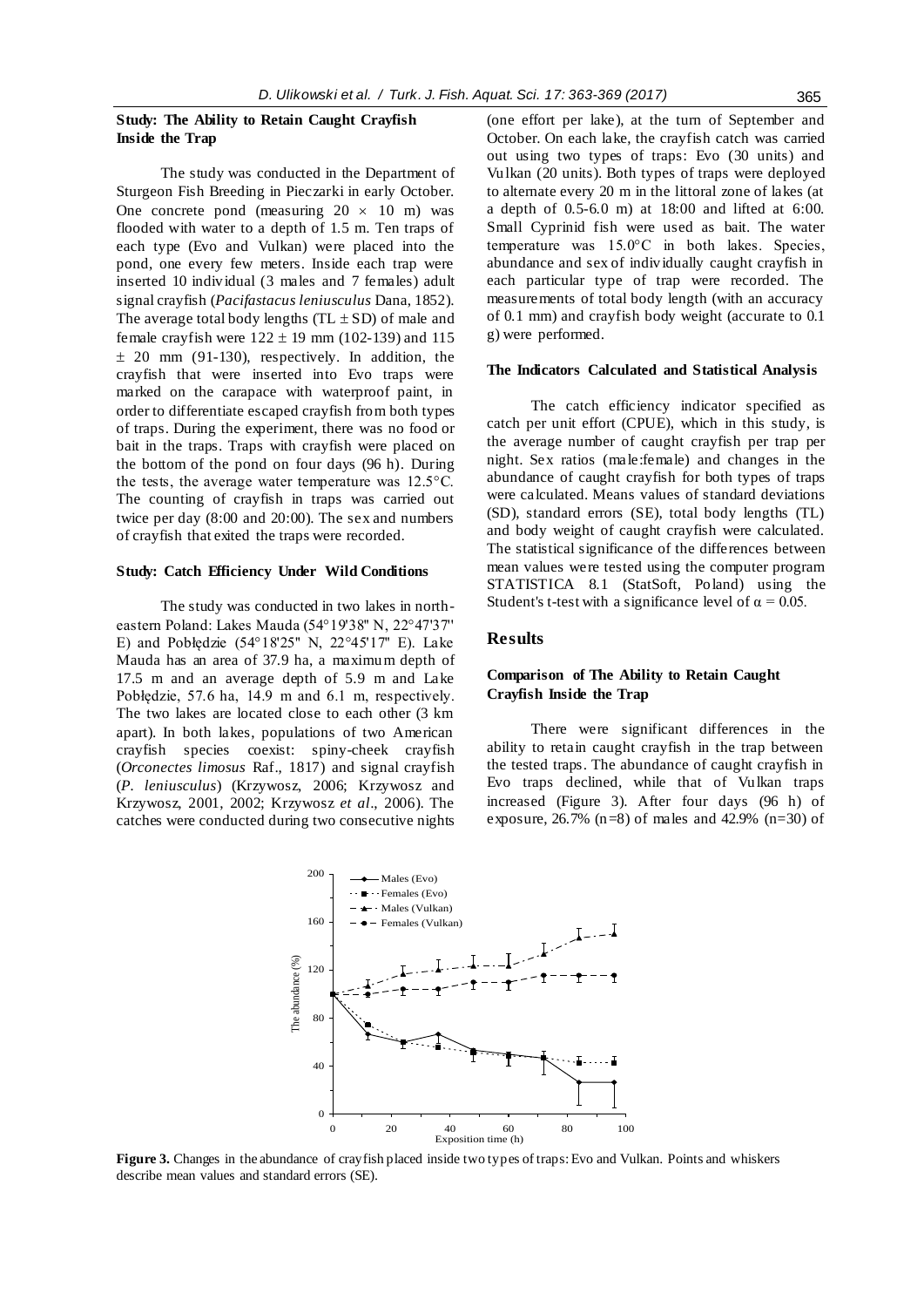females remained in Evo traps. In contrast, the abundance of caught crayfish in Vulkan traps increased at the same time to  $50.0\%$  (n=15) for males and to 15.7%  $(n=11)$  for females, respectively. Within four days (96 h) of observation, 65.2% of crayfish (females n=40, males n=22) fled from Evo traps, whereas only 2.4% (females n=1, males n=1) fled from Vulkan traps (Figure 4). In addition, 32.9% (n=26) of crayfish that escaped from Evo traps were recapturing in Vulkan traps.

## **Comparison of The Catch Efficiency of Traps Under Wild Conditions**

During the crayfish catches in the lakes, we found statistically significant (Student's t-test, P<0.05) differences between the studied traps in the case of total length and body weight of caught crayfish and CPUE. The index value of CPUE amounted to 2.1 crayfish per trap per night for Evo traps in contrast to 1.25 crayfish per trap per night for Vulkan traps. During the control of the number of caught crayfish in traps, 33% of Evo traps were found to be empty as compared with 25% of Vulkan traps. Total length and body weight of crayfish that were caught in Evo traps were greater compared with those caught in Vulkan traps. The sex ratio (Males:Females)

of caught crayfish was similar for both types "of traps (Table. I). In both types of traps, there were 3.4 to 4 times more males caught than females.

The species of caught crayfish did not significantly affect the CPUE of tested traps during the crayfish catches on a both lakes. In Evo traps more of both species, signal crayfish and spiny-cheek crayfish, were caught than in Vulkan traps (Figure 5).

The most numerous group was crayfish in the TL 80-89 mm range in the case of Vulkan traps and in the 90-99 mm range for Evo traps (Figure 6).

## **Discussion**

Our research shows that the design of Vulkan traps, which have a plastic tube at the entrance to the trap, significantly impedes the escape of caught crayfish from the trap. In contrast, caught crayfish escape at a rapid pace from the popular, standard Evo traps and 96 h after being caught, only 34.8% remain in traps. In fact, a very fast escape of caught crayfish from the traps has also been described by other authors. According to Kozák *et al*. (2001), 39.7% of caught crayfish escape from Evo traps after 24 h, similar to the figure reported in our study. On the other hand, Pfister and Romaire (1983) argue that at 12, 24 and 48 h in traps 84, 80 and 64% of initially



**Figure 4.** Comparison of the ability to retain (96 h exposure) caught crayfish inside two types of traps: Evo and Vulkan.

**Table 1.** Comparison of effects the crayfish trapping on the two lakes using two types of traps: Evo and Vulkan. n: number of caught crayfish, TL: total body length, W: body weight, CPUE (catch per unit effort): the catch efficiency, SD: standard deviation. The mean values (mean) in the columns marked with a different letter index indicate statistically significant differences (Student's t-test, P<0.05)

| Type<br>of<br>traps | n   | Sex<br>ratio<br>Males:<br>Females | Empty<br>traps | TL                |      |                  | W                   |      |                   | <b>CPUE</b>       |                                |         |
|---------------------|-----|-----------------------------------|----------------|-------------------|------|------------------|---------------------|------|-------------------|-------------------|--------------------------------|---------|
|                     |     |                                   |                | Mean              | SD   | Min-             | <b>SD</b><br>Mean   |      | Min-              | Mean              | <b>SD</b>                      | Min-    |
|                     |     |                                   |                |                   |      | max              |                     | max  |                   |                   | max                            |         |
|                     |     |                                   | [%]            | [mm]              |      |                  | [g]                 |      |                   |                   | [crayfish trap]<br>$night-1$ ] |         |
| Evo                 | 126 | 3.4:1                             | 33             | $100.4^{\rm A}$   | 14.5 | $77.0-$<br>141.0 | $35.5^{\rm A}$      | 19.6 | $10.9 -$<br>104.5 | 2.10 <sup>A</sup> | 2.06                           | $0 - 8$ |
| Vulkan              | 50  | 4.0:1                             | 25             | 91.8 <sup>B</sup> | 13.0 | 69.0-<br>118.0   | $26.5^{\mathrm{B}}$ | 13.0 | $9.8 -$<br>73.2   | $1.25^{\rm B}$    | 1.37                           | $0 - 6$ |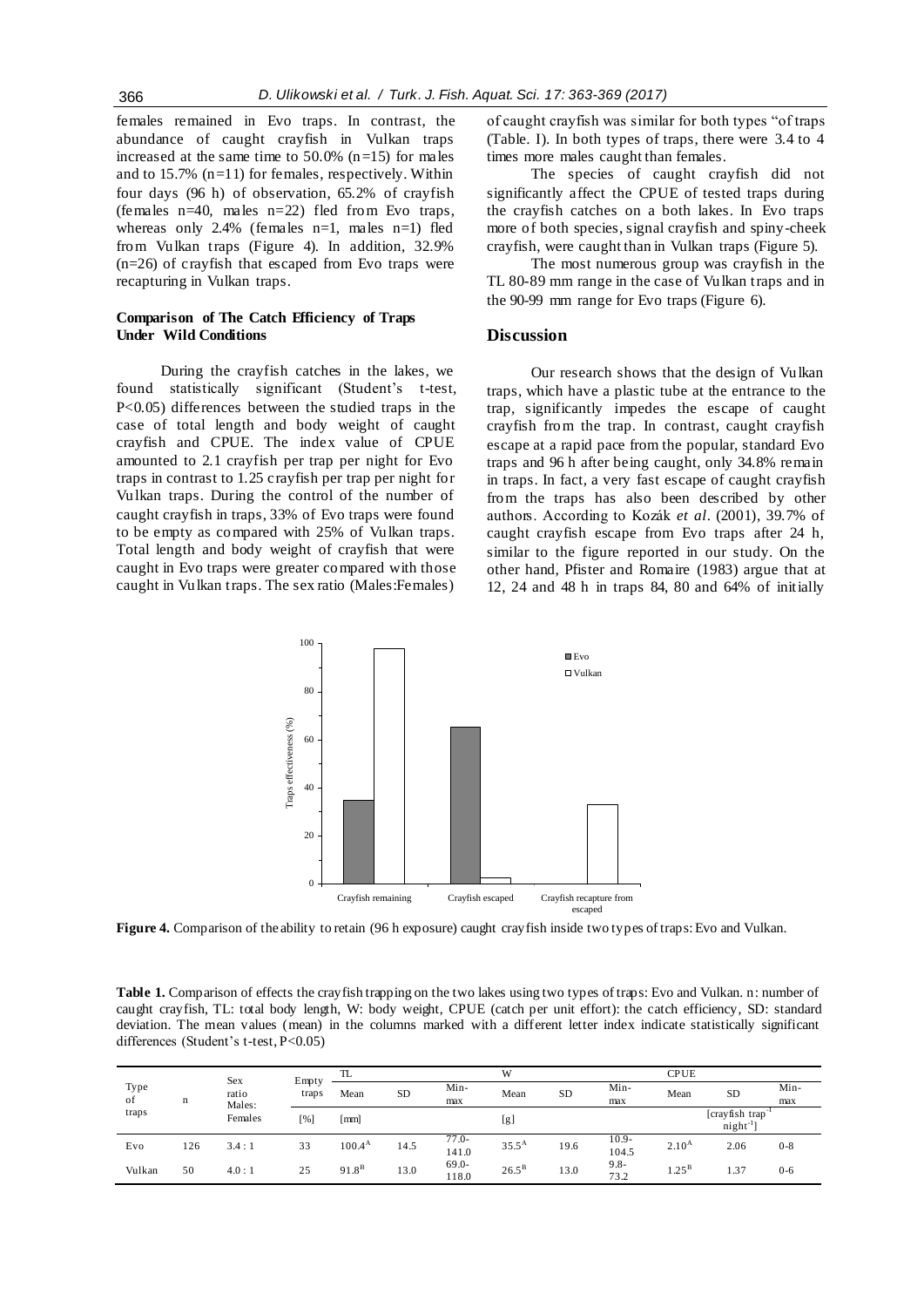

**Figure 5.** Comparison the catch efficiency (CPUE) of two types of traps: Evo (E) and Vulkan (V) on the two lakes where populations of two American crayfish species coexist: signal crayfish (P) and spiny -cheek crayfish (O). Bars represent mean values and whiskers standard errors (SE).



**Figure 6.** Distribution of frequency caught crayfish by two types of traps: Vulkan and Evo (n=126 and 50 respectively) in the following ranges of total body length (TL).

caught crayfish remain, respectively. The design of the entrance to the trap significantly affects to the ability of the trap to retain caught crayfish (Campbell and Whisson, 2001). In our study, by inserting a plastic tube into the entrance, after 96 h of exposure, 97.4% effectiveness of protection against escaping caught crayfish was obtained. Such a modification in the case of Evo traps allows for 100% effectiveness in the retention of caught crayfish trapped overnight (Westman *et al*., 1979).

According to Westman *et al*. (1979), during daylight, crayfish escaped from the inside of the trap more often than at night. Therefore, emptying the trap of caught crayfish twice or three times at night increases the total catch in them. Crayfish, like other animals, avoid conflicts and struggles as far as possible (Smith and Price, 1973). Therefore, they try to escape from the trap when their density increases. Also, some crayfish may avoid the entrance to the traps in which there are already other individuals. Breithaupt and Eger (2002) showed that crayfish can

scare by a strong burst of urine in the direction of a potential competitor. This action is designed to avoid direct combat, which can lead to unnecessary injuries and loss of limbs.

Harlioğlu (1999) showed that the frequency of escape and relocation to other traps was higher in the case of signal crayfish compared with narrow clawed crayfish (*Astacus leptodactylus* Esch.). According to Westman *et al*. (1999), signal crayfish also have a greater tendency to escape from the traps in comparison to noble crayfish (*Astacus astacus* L.).

When crayfish are caught only during the night, modifying the construction of the crayfish trap by inserting a plastic tube into the entrance of the trap may have a negative impact on CPUE. According to Westman *et al*. (1979), the CPUE of Evo traps decreased from 2.08 to 1.42 crayfish per trap per night. The authors used a modification of the entrance to the trap similar to the one used in our research.

The values of CPUE obtained in our study were similar to those obtained by Krzywosz and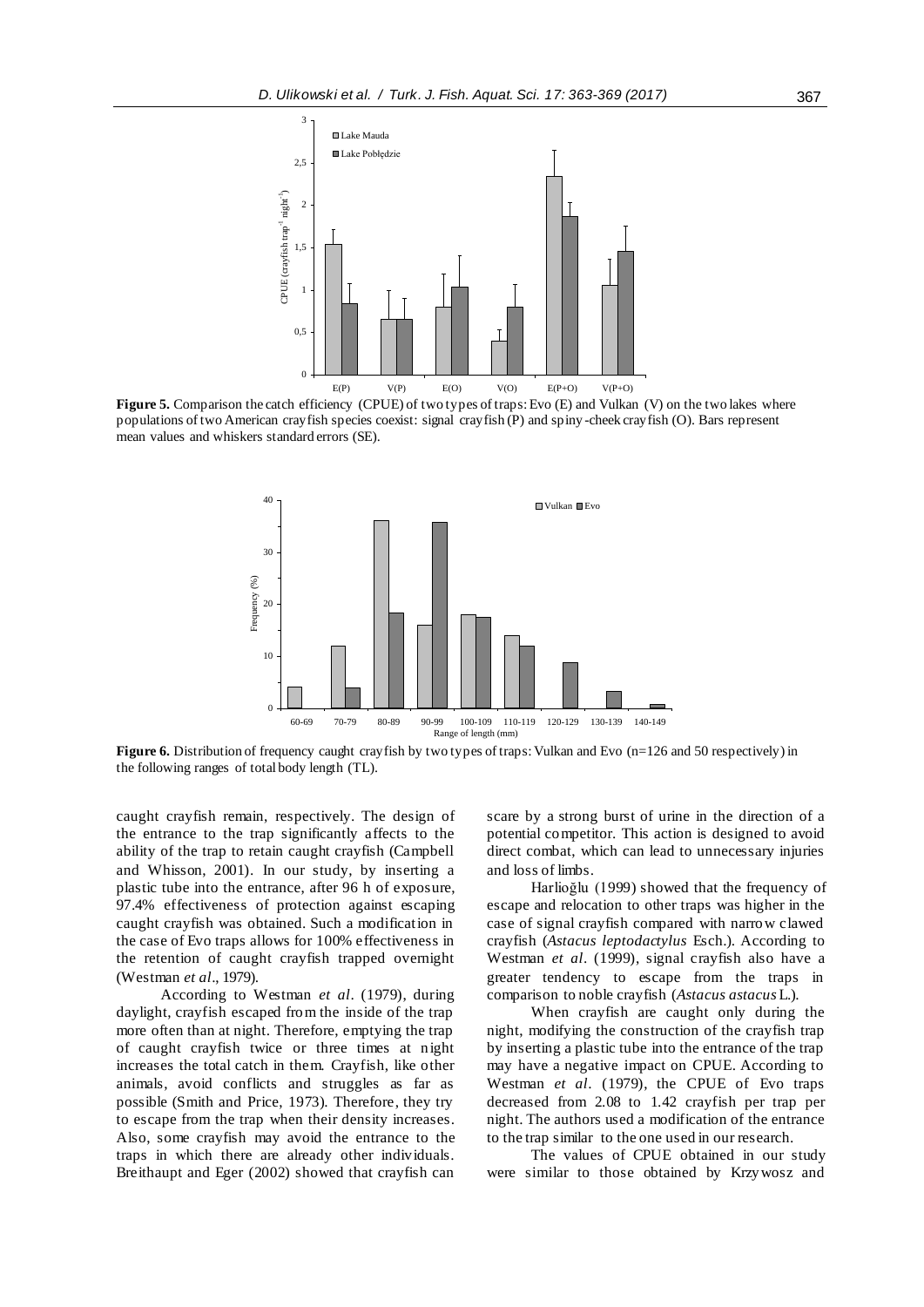Krzywosz (2002) on Lake Pobłędzie in 1996-2001 using Evo traps. In the case of Vulkan traps, the values of CPUE were also similar to those obtained by other authors using traps to catch different crayfish species (Westman *et al*., 2002; Taugbøl, 2004; Tulonen *et al*., 2008; Zimmerman and Palo, 2011).

Another factor affecting the differences in catch efficiency of both types of traps are their differing constructions. Evo traps have two entrances to the trap arranged on a horizontal plane and Vulkan traps have one entrance into the trap on a vertical plane on top of the construction. This arrangement of entrances to the trap favours the first of these types of traps because it is easier for crayfish to find the entrance to trap. Also, the number of entrances is one of the decisive factors affecting catch efficiency. Westman *et al*. (1979) reported a CPUE of 2.08 crayfish per trap per night for standard Evo traps (two entrances to the trap) and 0.83 crayfish per trap per night for modified Evo traps (one entrance to the trap). According Pfister and Romaire (1983) the catch efficiency of traps increases with the number of entrances to the trap, but also decreases the ability to retain crayfish within the trap. Other researchers suggest a significant impact of the construction of traps on their catch efficiency (Westman *et al*., 1979; Fjälling, 1995; Romaire, 1995; Ackefors, 1998; Campbell and Whisson, 2001; Policar and Kozák, 2005; Kozák *et al*., 2015).

In our study, there was a significant difference  $(P<0.05)$  in the body size of crayfish caught in the tested traps. This was probably a result of the use of different mesh sizes for the construction of these traps (Vulkan trap 10 mm and Evo trap 20 mm). Therefore, smaller individuals can escape from the inside of the Evo trap. The mesh size of the netting used to construct the traps determines the selectivity of such a tool (Qvenild and Skurdal, 1989; Skurdal and Taugøl, 1994; Bolat *et al*., 2010; Johnsen *et al*., 2014). The size of the individuals caught in our study was similar to that obtained by the other researchers using Evo traps in the same area of research (Krzywosz and Krzywosz, 2002; Krzywosz, 2006; Krzywosz *et al*., 2006; Chybowski, 2013).

In our studies carried out on two lakes, males dominated both catches. Similar results were obtained in late September and October in 1999 on Lake Pobłędzie by Krzywosz and Krzywosz (2002). However, in other years, the authors no longer observed male dominance in the catch. Their studies were likely conducted at a point in time associated with the beginning of the mating season or with molting in females, which were less active than males at that time (Policar and Kozák, 2005).

The design solutions applied to the Vulkan traps effectively prevent the escape of caught crayfish at least by four days (96 h), surpassing in this regard the Evo traps, but under one-night catching Evo traps have higher catch efficiency. Vulkan traps may be used in a long-term catching lasting many days. In this way, Vulkan traps can be left for several days on fishing grounds and caught crayfish don't escape from the traps. They can be the basis for new research methods collecting crayfish not only for one night but for an extended period of time. Also in a commercial fishery Vulkan traps may reduce the catch effort, because traps support may be reduced to once per day (evening only) to remove caught crayfish and to bait exchange.

## **Reference**

- Ackefors, H. 1998. The culture and capture crayfish fisheries in Europe. WORLD AQUACULTURE, 29(2), 18-24: 64-67.
- Bolat, Y. Demirci, A. and Mazlum, Y. 2010. Size selectivity of traps (fyke-nets) of different mesh size on the narrow-clawed crayfish, *Astacus leptodactylus* (Eschscholtz, 1823)(Decapoda, Astacidae) in Eğirdir Lake, Turkey. Crustaceana, 83(11): 1349-1361. doi:10.1163/001121610X536969
- Breithaupt, T. and Eger, P. 2002. Urine makes the difference chemical communication in fighting crayfish made visible. The Journal of Experimental Biology, 205(9): 1221-1231. PMID:11948199
- Caffey, R. H. Romaire, R. P. and Avault, J. W. 1996. Crawfish farming: an example of sustainable aquaculture. WORLD AQUACULTURE, 27(2): 18- 23.
- Campbell, L. and Whisson, G.J. 2001. Catch efficiency of five freshwater crayfish traps in south-west Western Australia. Freshwater Crayfish, 13: 58-66.
- Chybowski, Ł. 2013. Absolute fecundity of two populations of signal crayfish, *Pacifastacus leniusculus* (Dana). Archives of Polish Fisheries, 21(4): 357-362. doi:10.2478/aopf-2013-0036
- Fjälling, A.B. 1995. Crayfish traps in Swedish fisheries. Freshwater crayfish, 8: 201-214.
- Fjälling, A.B. 2011. The enclosure trap, a new tool for sampling juvenile crayfish. Knowledge and Management of Aquatic Ecosystems, 401, 09. doi:10.1051/kmae/2011022
- Harlioğlu, M. M. 1999. The efficiency of the Swedish trappy in catching freshwater crayfish *Pacifastacus leniusculus* and *Astacus leptodactylus*. Turkish Journal of Zoology, 23(1): 93-98.
- Johnsen, S.I.. Skurdal, J. Taugbøl, T. and Garnas, E. 2014. Effect of mesh size on baited trap catch composition for noble crayfish (*Astacus astacus*). Knowledge and Management of Aquatic Ecosystems, 413, 06. doi:10.1051/kmae/2014013
- Jussila, J. 1995. On the costs of crayfish trapping in Central Finland in 1989-90. Freshwater Crayfish, 9: 215-227.
- Kossakowski, J. 1966. Crayfish. PWRiL, Warsaw, 282 pp. (in Polish)
- Kozák P., Ďuriš Z., Petrusek, A., Buřič M., Horká I., Kouba A., Kozubíková-Balzarová E. and Policar T., 2015. Crayfish Biology and Culture. University of South Bohemia in České Budějovice, Faculty of Fisheries and Protection of Waters, Vodňany, CZE, 456 p.
- Kozák, P. Stupka, Z. and Hamáčkova, J. 2001. Evaluation of crayfish escapes from crayfish traps. Bulletin VURH, Vodňany: 124-128. (in Czech)
- Krzywosz, T. 2006. Evaluation of changes in the abundance of three catchable crayfish species in Lake Pobłędzie